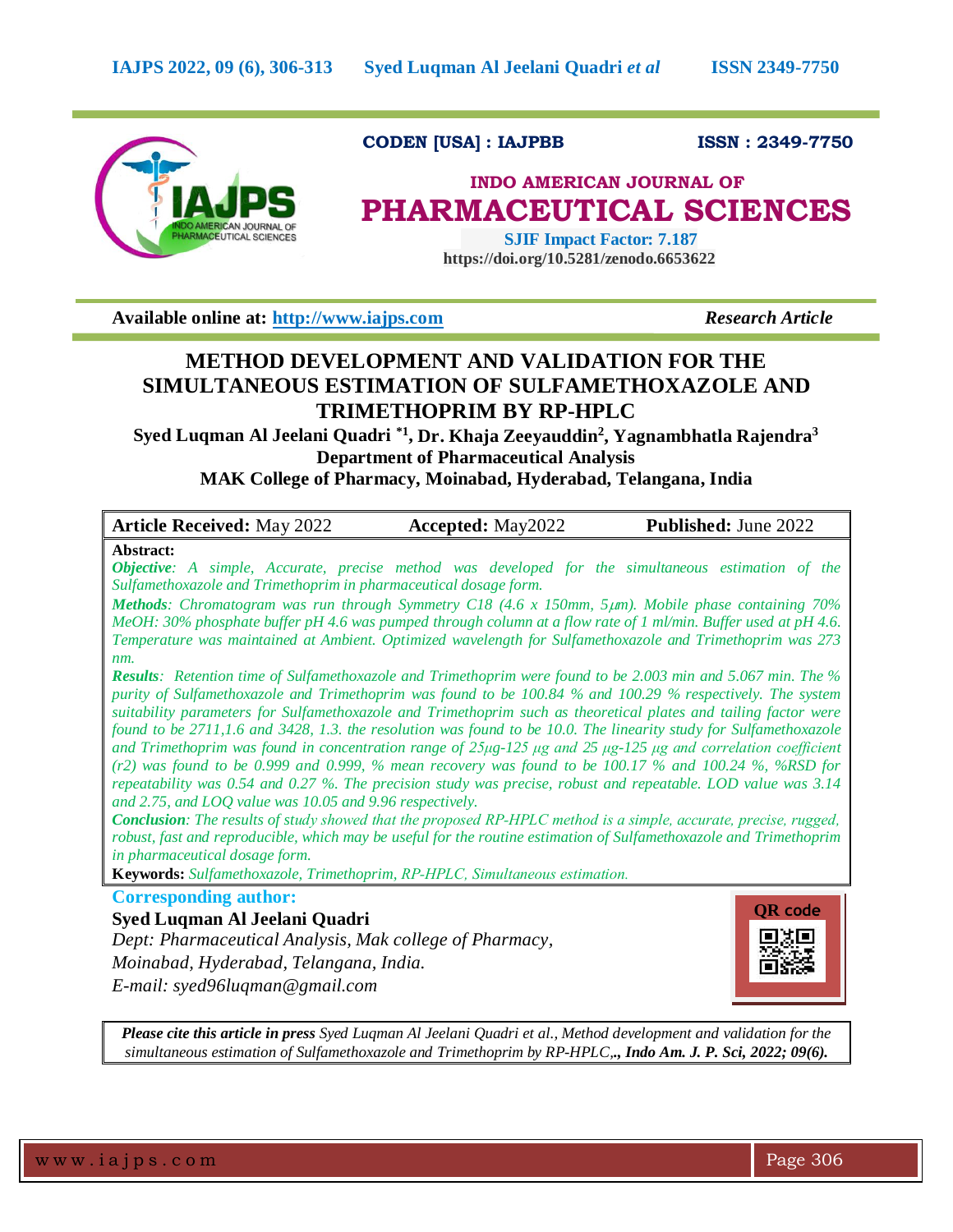## **INTRODUCTION:**

Sulfamethoxazole is a bacteriostatic sulfonamide antibiotic that interferes with folic acid synthesis in susceptible bacteria. [1] It is generally given in combination with [trimethoprim,](https://go.drugbank.com/drugs/DB00440) which inhibits a sequential step in bacterial folic acid synthesis these agents work synergistically to block two consecutive steps in the biosynthesis of nucleic acids and proteins which are necessary for bacterial growth and division, and using them in conjunction helps to slow the development of bacterial resistance. [1] In this combination, sulfamethoxazole is useful for the treatment of a variety of bacterial infections, including those of the urinary, respiratory, and gastrointestinal tracts. Sulfamethoxazole is indicated in combination with trimethoprim, in various formulations, for the following infections caused by bacteria with documented susceptibility: urinary tract infections, acute otitis media in pediatric patients (when clinically indicated), acute exacerbations of chronic bronchitis in adults, enteritis caused by susceptible Shigella, prophylaxis and treatment of Pneumocystis



**Figure 1: Structure of Sulfamethoxazole Figure 2: Structure of Trimethoprim**

The literature survey revealed that There are very few methods reported in the literature for analysis of Sulfamethoxazole and Trimethoprim alone or in combination with other drugs in the pure form and pharmaceuticals formulations by RP-HPLC.<sup>5-9</sup> In view of the need for a suitable, cost-effective RP-HPLC method for routine analysis of Sulfamethoxazole and Trimethoprim Simultaneous estimation of in pharmaceutical dosage form. Attempts were made to develop simple, precise, accurate and cost-effective analytical method for the estimation of Sulfamethoxazole and Trimethoprim. The proposed method will be validated as per ICH guidelines. The objective of the proposed work is to develop a new, simple, sensitive, accurate and economical analytical method and validation for the Simultaneous estimation of Sulfamethoxazol eand Trimethoprim in pharmaceutical dosage form by using RP-HPLC. To validate the developed method in accordance with ICH guidelines for the intended analytical application i.e., to apply the proposed method for analysis of the drug in its dosage form.

jiroveci pneumonia, and travelers' diarrhea caused by enterotoxigenic E. coli. [2] IUPAC name 4 amino-N-(5-methyl-1,2-oxazol-3-yl) benzene-1 sulfonamide. Molecular formula  $C_{10}H_{11}N_3O_3S$ . Molecular Weight 253.7.

Trimethoprim is an antifolate antibacterial agent that inhibits bacterial dihydrofolate reductase (DHFR), a critical enzyme that catalyzes the formation of tetrahydrofolic acid (THF) - in doing so, it prevents the synthesis of bacterial DNA and ultimately continued bacterial survival. [3] Trimethoprim is often used in combination with sulfamethoxazole due to their complementary and synergistic mechanisms but may be used as a monotherapy in the treatment and/or prophylaxis of urinary tract infections.<sup>4</sup> It is structurally and chemically related to pyrimethamine, another antifolate antimicrobial used in the treatment of plasmodial infections IUPAC Name 5-[(3,4,5 trimethoxyphenyl)methyl]pyrimidine-2,4-diamine hydrochloride. Molecular Formula  $C_{14}H_{19}C/N_4O_3$ . Molecular Weight 326.7



#### **MATERIALS AND METHODS:**

**Chemicals and Reagents:** Sulfamethoxazole and Trimethoprim were Purchased from market. NaH2PO<sup>4</sup> was analytical grade supplied by Finerchem limited, Orthophosphoric acid (Merck), and Water and Methanol for HPLC (Lichrosolv (Merck).

**Equipment and Chromatographic Conditions:** The chromatography was performed on a Waters 2695 HPLC system, equipped with an auto sampler, UV detector and Empower 2 software. Analysis was carried out at 273 nm with column Symmetry C18  $(4.6 \text{ x } 150 \text{mm}, 5 \mu \text{m})$ , dimensions at  $25\text{°C}$ temperature. The optimized mobile phase consists of70% MeOH: 30% phosphate buffer pH 4.6. Flow rate was maintained at 1 ml/min.

#### **Preparation of solutions: Preparation of buffer:**

Weighed 6.8 grams of KH2PO4 was taken into a 1000ml recepticle, isolated and incapacitated to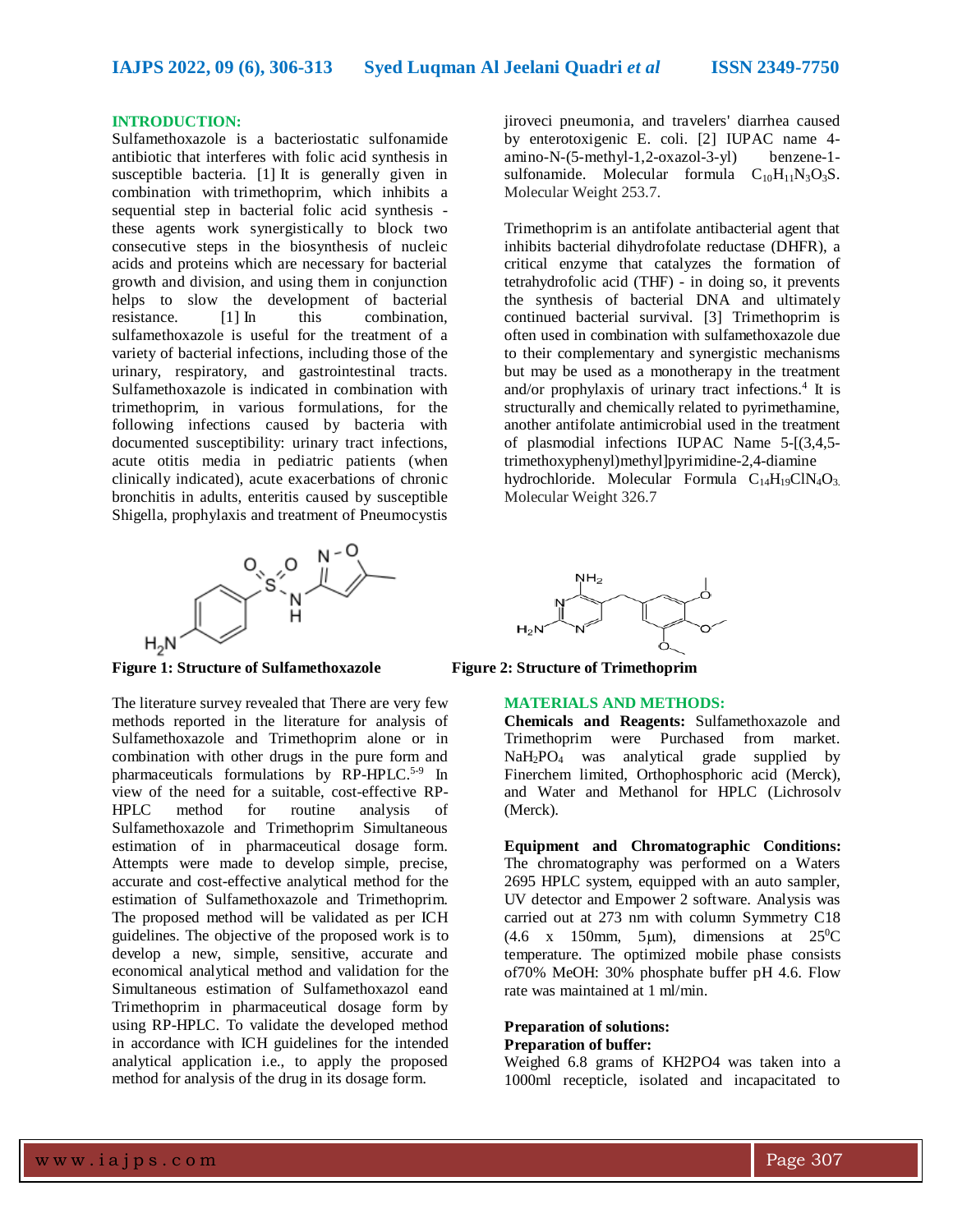1000ml with HPLC water, changed the pH to 4.6 with ortho phosphoric disastrous.

#### **Preparation of mobile phase:**

A blend of pH 4.6 Phosphate support 300 mL (30%), 700 mL of MEOH (70%) are taken and aired in ultrasonic water shower meant for 5 minutes. Then, at that point, this strategy is disengaged through 0.45 µ channel under vacuum filtration.

#### **The diluents:**

The Mobile phase was used as the diluent.

## **Preparation of the individual Trimethoprim standard preparation:**

80mg of Trimethoprim working standard was unequivocally selected and moved with a 10ml clean dry volumetric cup and around 2ml of diluent is added. Then, at that point, it is sonicated to disengage it totally and made volume upto the scratching with the diluant. (Stock course of action). Further 1.0 ml from the above stock course of action is pipette into a 10 ml volumetric carafe and was harmed upto the scratching with diluant.

#### **Preparation of the individual Sulfamethoxazole standard preparation:**

400 mg of Sulfamethoxazole working standard was everything thought of as enlisted and moved with a 10ml clean dry volumetric carafe and around 2ml of diluent is added. Then, at that point, it is sonicated to separate it totally and made volume upto the scratching with the diluant. (Stock method). Further 10.0 ml from the above stock method is pipette into a 100 ml volumetric compartment and was weakened upto the drawing with diluant.

#### **Preparation of Sample Solution:**

Unequivocally 10 tablets are checked and squashed in mortar and pestle and weight indistinct from 10 mg of Trimethoprim and Sulfamethoxazole (progressed choosing) test into a 10mL clean dry volumetric carafe and around 7mL of Diluents is added and sonicated to spoil it totally and made volume upto the drawing with a relative dissolvable. (Stock strategy) Further 3 ml of above stock methodology was pipetted into a10ml volumetric cup and debilitated upto the scratching with diluant.

#### **Procedure:**

10µL of the standard, sample are injected into the chromatographic system and the areas for Trimethoprim and Sulfamethoxazole peaks are measured and the %Assay are calculated by using the formulae.

#### **METHOD:**

The developed chromatographic method was validated for system suitability, linearity accuracy, precision, ruggedness and robustness as per ICH guidelines.

### **System suitability parameters:**

To evaluate system suitability parameters such as retention time, tailing factor and USP theoretical plate count, the mobile phase was allowed to flow through the column at a flow rate of 1.0 ml/min for 12 minutes to equilibrate the column at ambient temperature. Chromatographic separation was achieved by injecting a volume of 10 μL of standard into Symmetry C18  $(4.6 \times 150 \text{mm}, 5 \mu \text{m})$ , the mobile phase of composition 70% MeOH: 30% phosphate buffer pH 4.6 was allowed to flow through the column at a flow rate of 1.0 ml per minute. Retention time, tailing factor and USP theoretical plate count of the developed method are shown in table 1.

#### **Assay of pharmaceutical formulation:**

The proposed validated method was successfully applied to determine Sulfamethoxazole and Trimethoprim in their tablet dosage form. The result obtained for was comparable with the corresponding labeled amounts and they were shown in Table-2.

## **Validation of Analytical method:**

## **Linearity:**

The linearity study was performed for the concentration of 25 ppm to 125 ppm and 25 ppm to 125 ppm level. Each level was injected into chromatographic system. The area of each level was used for calculation of correlation coefficient. Inject each level into the chromatographic system and measure the peak area. Plot a graph of peak area versus concentration (on X-axis concentration and on Y-axis Peak area) and calculate the correlation coefficient. The results are shown in table 3.

#### **Accuracy studies:**

The accuracy was determined by help of recovery study. The recovery method carried out at three level 50%, 100%, 150%. Inject the standard solutions into chromatographic system. Calculate the Amount found and Amount added for Sulfamethoxazoleand Trimethoprim and calculate the individual recovery and mean recovery values. The results are shown in table 4.

#### **Precision Studies:**

precision was caliculated from Coefficient of variance for five replicate injections of the standard. The standard solution was injected for six times and measured the area for all six Injections in HPLC. The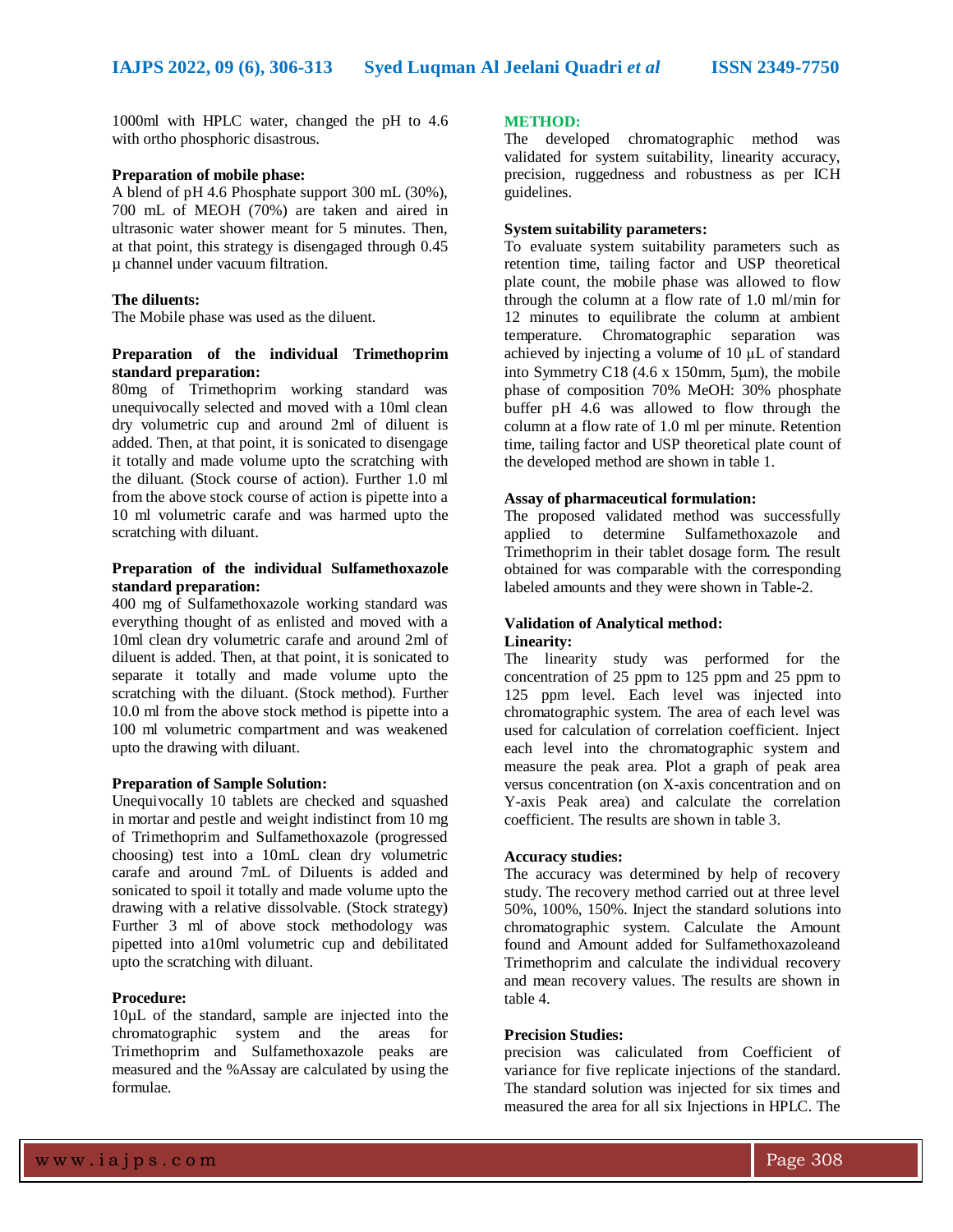%RSD for the area of six replicate injections was found. The results are shown in table 5,6.

#### **Ruggedness:**

To evaluate the intermediate precision of the method, Precision was performed on different day. The standard solution was injected for five times and measured the area for all five injections in HPLC. The %RSD for the area of five replicate injections was found. The resulte are shown in table 7,8.

#### **Robustness:**

As part of the Robustness, deliberate change in the Flow rate, Mobile Phase composition, Temperature

#### **RESULTS AND DISCUSSION:**

Variation was made to evaluate the impact on the method. The flow rate was varied at 0.7 ml/min to 0.9 ml/min. The resulte are shown in table 9,10.

#### **LOD and LOQ:**

The sensitivity of RP-HPLC was determined from LOD and LOQ. Which were calculated from the calibration curve using the following equations as per ICH guidelines. The resulte are shown in table 11.

LOD =  $3.3σ/S$  and

LOQ =  $10 \sigma/S$ , where

σ= Standard deviation of y intercept of regression line,

 $S =$ Slope of the calibration curve



**Figure 3: Standard chromatogram**



**Figure 4: Sample chromatogram**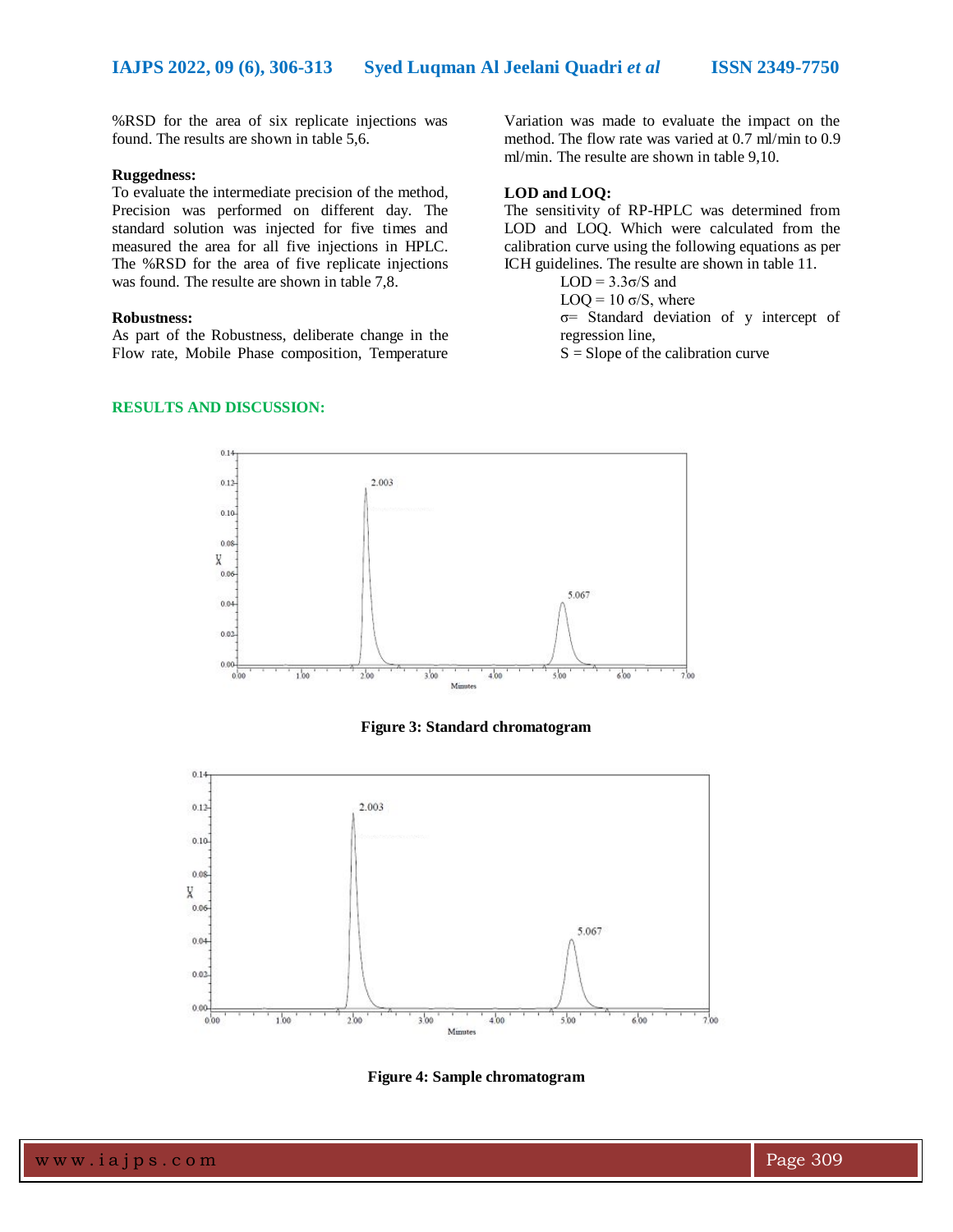

## **Figure 5: Blank chromatogram**

| <b>Table 1: System suitability parameters</b>                |        |        |  |  |  |
|--------------------------------------------------------------|--------|--------|--|--|--|
| <b>Trimethoprim</b><br>Sulfamethoxazole<br><b>Parameters</b> |        |        |  |  |  |
| Retention time                                               | 2.003  | 5.066  |  |  |  |
| <b>USP</b> Plate count                                       | 2711.8 | 3428.2 |  |  |  |
| <b>USP</b> Tailing                                           | 16     | 13     |  |  |  |

## **Table 2: Assay results for Sulfamethoxazole and Trimethoprim**

|                     | Label Claim (mg) | % Assay |
|---------------------|------------------|---------|
| Sulfamethoxazole    | 400              | 101.3   |
| <b>Trimethoprim</b> | 80               | 100.6   |

## **Table 3: Linearity results of Trimethoprim and Sulfamethoxazole**

| Concentration $(\mu g/ml)$ | Peak area of Sulfamethoxazole | Peak area of Trimethoprim |
|----------------------------|-------------------------------|---------------------------|
| 25                         | 295700                        | 179761                    |
| 50                         | 653819                        | 386681                    |
| 75                         | 983775                        | 598908                    |
| 100                        | 1342535                       | 799619                    |
| 125                        | 1694286                       | 1019614                   |



**CONCENTRATION IN µg/ml** 

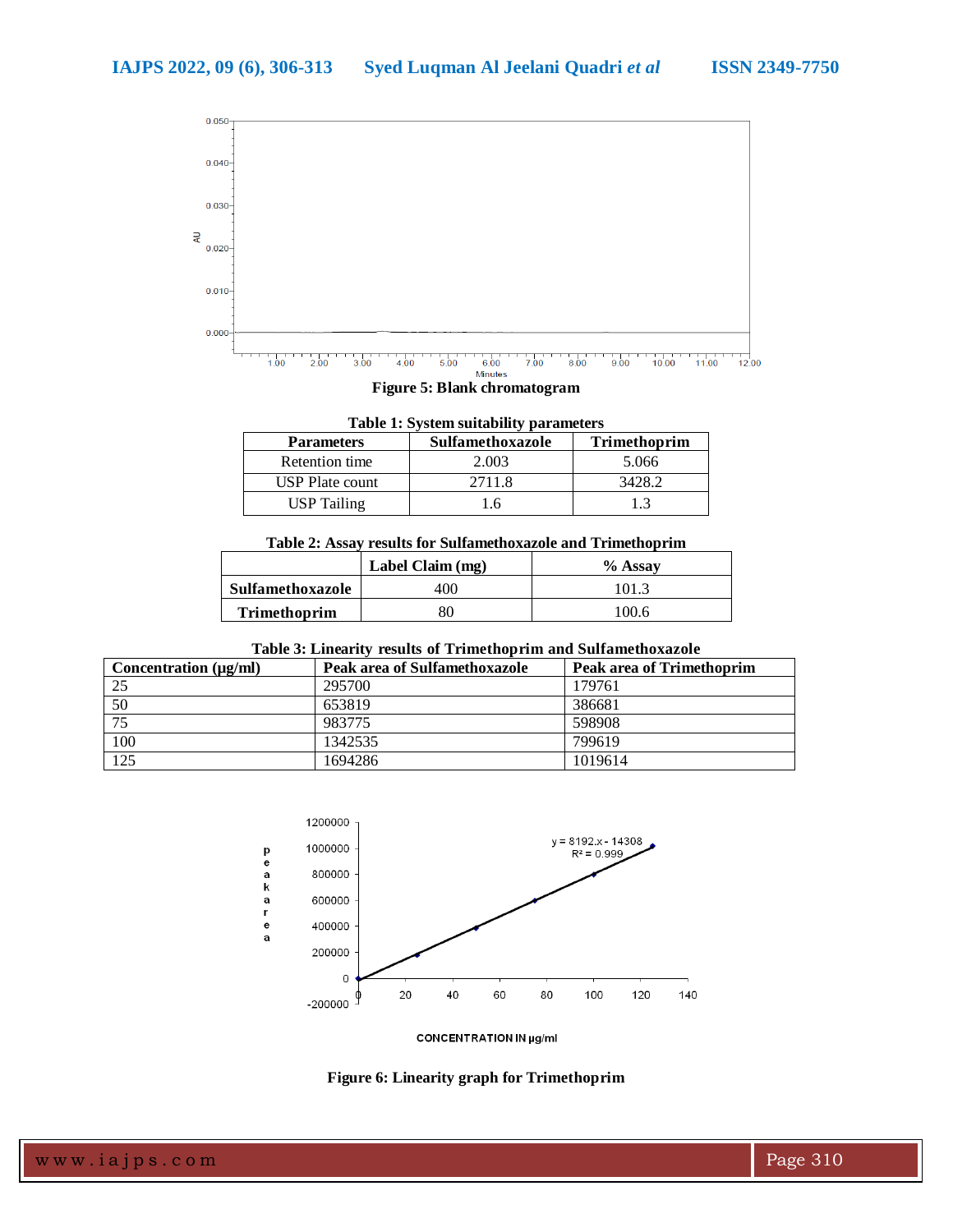

**CONCENTRATION IN µg/ml** 

| <b>Figure 7: Linearity graph for Sulfamethoxazole</b> |  |
|-------------------------------------------------------|--|
|-------------------------------------------------------|--|

| <b>Sample</b><br>concentration | Sample set no              | Sample area  |             | <b>Assay</b> |             | % Recovery   |             |
|--------------------------------|----------------------------|--------------|-------------|--------------|-------------|--------------|-------------|
|                                |                            | <b>Sulfa</b> | <b>Trim</b> | <b>Sulfa</b> | <b>Trim</b> | <b>Sulfa</b> | <b>Trim</b> |
| 50%                            |                            | 460064       | 276931      | 23.9         | 24.0        | 98.8         | 100         |
|                                | $\mathbf 2$                | 460124       | 276684      | 23.6         | 23.9        | 98.6         | 98.6        |
|                                | 3                          | 460196       | 276781      | 24.7         | 24.7        | 99.7         | 99.5        |
|                                | Average<br><b>Recovery</b> |              |             |              |             | 99.6%        | 99.6%       |
| 100%                           |                            | 923429       | 553256      | 49.9         | 50.0        | 99.8         | 100         |
|                                | $\mathbf{2}$               | 923654       | 552497      | 49.8         | 49.9        | 99.6         | 99.8        |
|                                | 3                          | 923742       | 552571      | 49.8         | 49.9        | 99.6         | 99.8        |
|                                | Average                    |              |             |              |             | 99.6%        | 99.8%       |
|                                | recovery                   |              |             |              |             |              |             |
| 150%                           |                            | 1382601      | 849113      | 73.8         | 75.0        | 98.8         | 99.9        |
|                                | $\mathbf 2$                | 1385760      | 827894      | 73.9         | 74.9        | 98.8         | 99.7        |
|                                | 3                          | 1386984      | 828349      | 74.6         | 74.8        | 99.5         | 99.7        |
|                                | Average<br>recovery        |              |             |              |             | 99.7%        | 99.8%       |

#### **Table 5: Precision results for Sulfamethoxazole**

| S. No          | Sample area | <b>Standard area</b> | Percentage purity |
|----------------|-------------|----------------------|-------------------|
|                | 983375      | 971536               | 101.04            |
| 2              | 985049      | 973007               | 101.03            |
| 3              | 982956      | 975717               | 100.54            |
| $\overline{4}$ | 985219      | 978909               | 100.44            |
|                | 994135      | 982422               | 105.08            |
| Avg            |             |                      | 100.84            |
| $%$ RSD        |             |                      | 0.304             |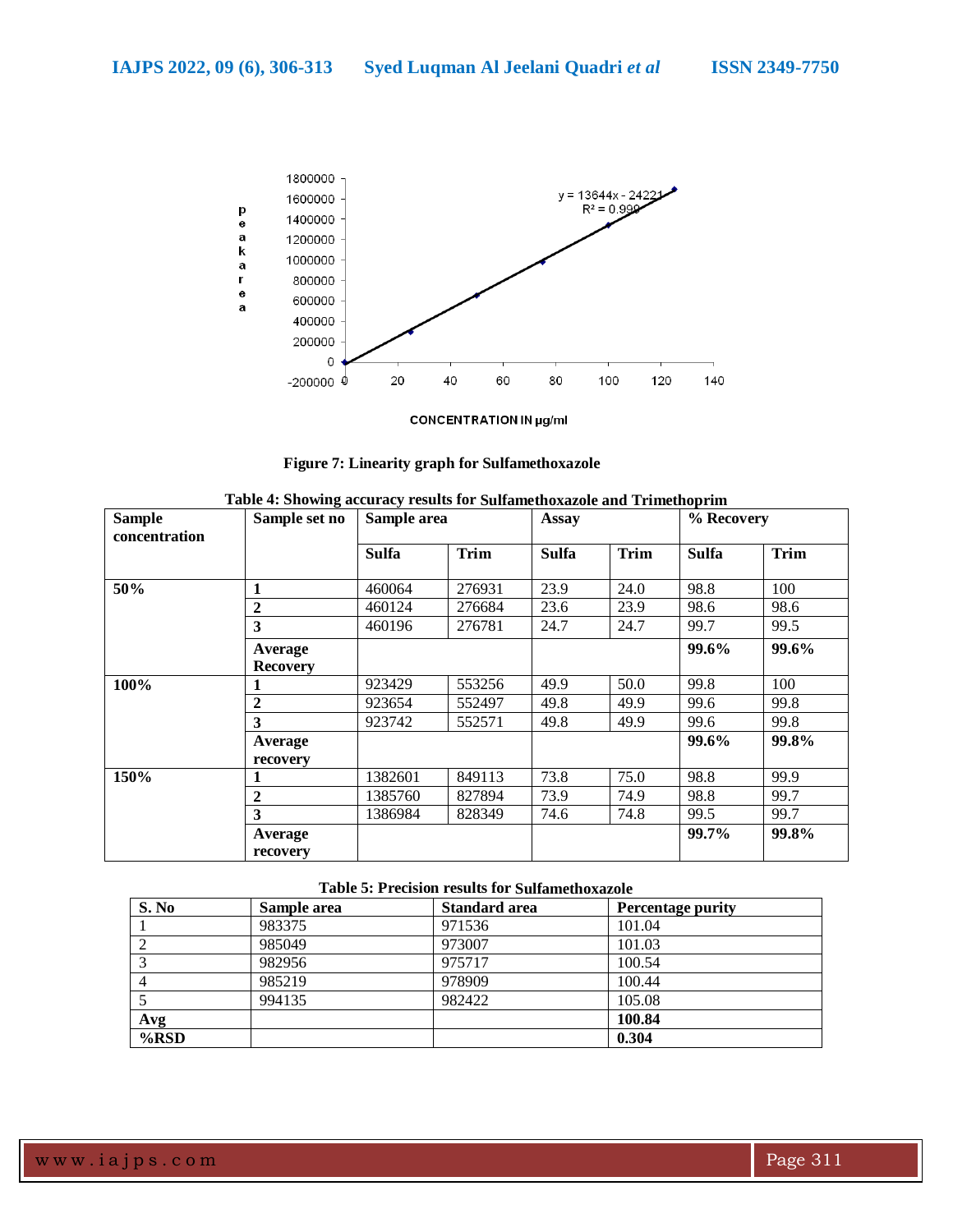| S.NO           | Name         | RT    | Area    | Height |
|----------------|--------------|-------|---------|--------|
|                | Trimethoprim | 2.320 | 2267519 | 196958 |
| $\overline{2}$ | Trimethoprim | 2.341 | 2208588 | 197584 |
| 3              | Trimethoprim | 2.356 | 2275569 | 195874 |
| 4              | Trimethoprim | 2.344 | 2258841 | 194583 |
|                | Trimethoprim | 2.325 | 2257967 | 194587 |
| Mean           |              |       | 2254401 |        |
| Std.dev        |              |       | 6535.5  |        |
| %RSD           |              |       | 0.31    |        |

## **Table 6: Precision results for Trimethoprim**

## **Table 7. Ruggedness results of Sulfamethoxazole**

| S. No   | Sample area | <b>Standard area</b> | <b>Percentage purity</b> |
|---------|-------------|----------------------|--------------------------|
|         | 979556      | 984395               | 99.30                    |
|         | 982467      | 984039               | 99.64                    |
| 3       | 979717      | 983976               | 99.36                    |
| 4       | 978909      | 984278               | 99.28                    |
|         | 981432      | 973915               | 100.57                   |
| Average |             |                      | 99.63                    |
| $%$ RSD |             |                      | 0.54                     |

## **Table 8. Ruggedness results of Trimethoprim**

| S. No          | Sample area | <b>Standard area</b> | <b>Percentage purity</b> |
|----------------|-------------|----------------------|--------------------------|
|                | 583416      | 593403               | 99.12                    |
| $\overline{2}$ | 583657      | 594352               | 99.01                    |
| 3              | 584731      | 593357               | 99.52                    |
| $\overline{4}$ | 583594      | 592673               | 99.61                    |
| 5              | 597649      | 593671               | 99.12                    |
| Average        |             |                      | 99.27                    |
| %RSD           |             |                      | 0.27                     |

#### **Robustness results:**

## **Table 9: Flow variation results for Sulfamethoxazole and Trimethoprim**

| S. No          | Less flow $(0.7 \text{ ml/min})$ |              | More flow $(0.9 \text{ ml/min})$ |              |
|----------------|----------------------------------|--------------|----------------------------------|--------------|
|                | <b>Sulfamethoxazole</b>          | Trimethoprim | <b>Sulfamethoxazole</b>          | Trimethoprim |
|                | 982165                           | 574651       | 971563                           | 592641       |
| 2              | 985134                           | 580381       | 973021                           | 592352       |
| 3              | 983467                           | 587724       | 975674                           | 595471       |
| $\overline{4}$ | 985217                           | 583190       | 978974                           | 594416       |
| 5              | 994245                           | 584468       | 984542                           | 583453       |
| <b>Mean</b>    | 986306                           | 582223       | 976755                           | 591667       |
| $\%$ RSD       | 0.45                             | 0.80         | 0.53                             | 0.80         |